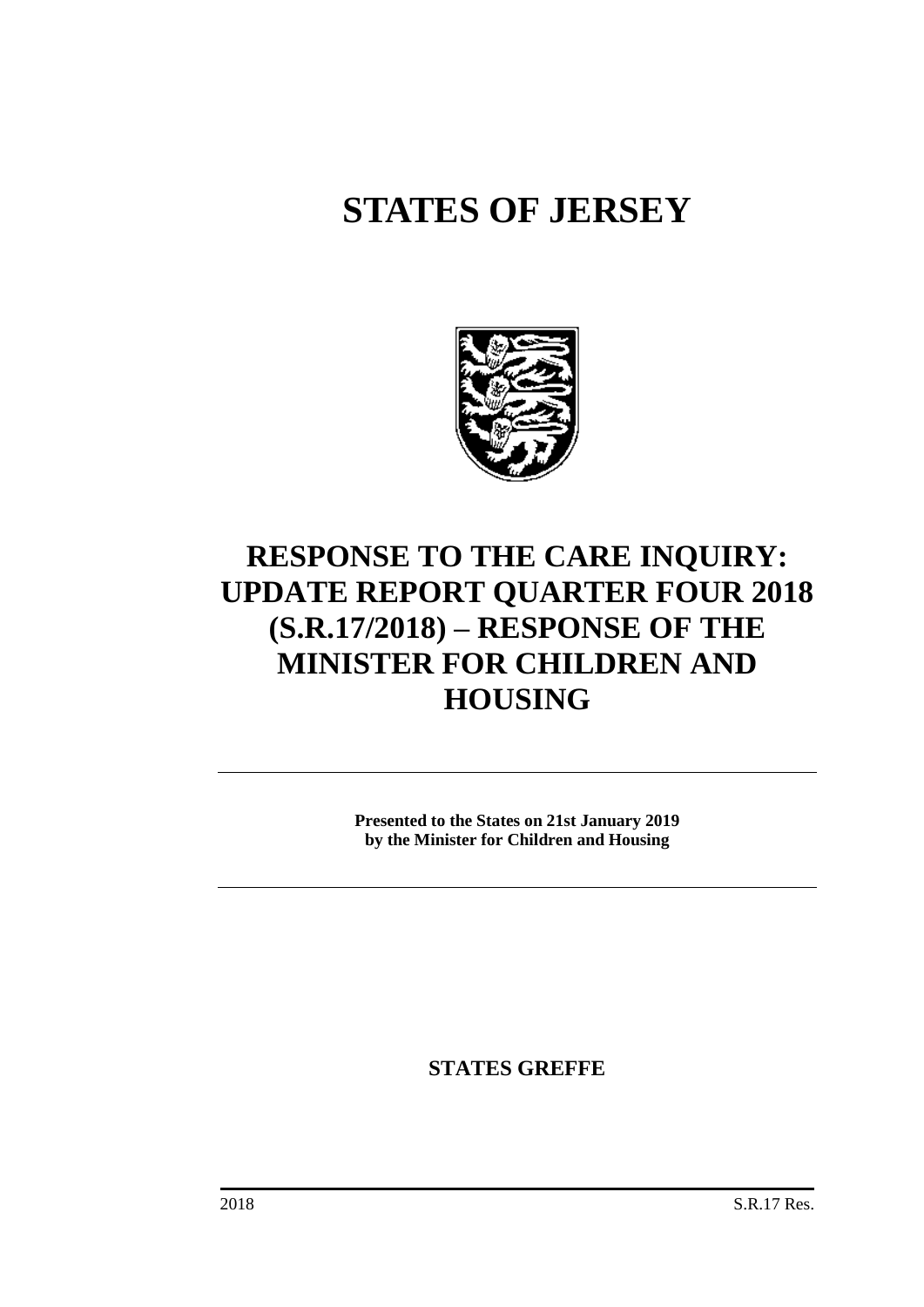#### RESPONSE TO THE CARE INQUIRY: UPDATE REPORT QUARTER FOUR 2018 (S.R.17/2018) – RESPONSE OF THE MINISTER FOR CHILDREN AND HOUSING

| <b>Ministerial Response to:</b>          | S.R.17/2018                                                                                                                                                         |
|------------------------------------------|---------------------------------------------------------------------------------------------------------------------------------------------------------------------|
| <b>Ministerial Response required by:</b> | 25th January 2019                                                                                                                                                   |
| <b>Review title:</b>                     | Response to the Care Inquiry: Update Report<br><b>Quarter Four 2018</b>                                                                                             |
| <b>Scrutiny Panel:</b>                   | S.R.17/2018 was presented to the States by the<br>Education and Home Affairs Scrutiny Panel,<br>for and on behalf of the<br>Care of Children in Jersey Review Panel |

### **FINDINGS**

|                | <b>Findings</b>                                                                                                                                                                                                                                                                                                                 | <b>Comments</b>                                                                                                                                                                                                                                                                                                                                                                                                                                                                                                                                                                |
|----------------|---------------------------------------------------------------------------------------------------------------------------------------------------------------------------------------------------------------------------------------------------------------------------------------------------------------------------------|--------------------------------------------------------------------------------------------------------------------------------------------------------------------------------------------------------------------------------------------------------------------------------------------------------------------------------------------------------------------------------------------------------------------------------------------------------------------------------------------------------------------------------------------------------------------------------|
| 1              | All 41 actions identified as part of<br>the response to the<br>recommendations arising from the<br><b>Independent Jersey Care Inquiry</b><br>have either started or been<br>completed.                                                                                                                                          | The IJCI Programme Board, chaired by the Director<br>General of Strategic Policy, Performance and Population,<br>was established in May 2018, and meets twice a month.<br>The Board discuss and monitor the risks and issues<br>across all projects in the IJCI programme. Project leads<br>complete monthly updates on each project using the<br>Perform reporting software tool.                                                                                                                                                                                             |
|                |                                                                                                                                                                                                                                                                                                                                 | There are 42 projects in the programme, all of which<br>have commenced; 17 have now been completed (5 in the<br>last 6 months). One is in the 'Identify' phase; 3 are in the<br>'Define and Plan' phase; and the remaining 21 are in the<br>'Deliver and Launch' phase.                                                                                                                                                                                                                                                                                                        |
| $\overline{2}$ | The appointment of the Children's<br>Commissioner is seen as a positive<br>development by organisations<br>working with children and young<br>people, and the legislation to<br>underpin the role of the<br>Commissioner will be brought<br>forward at the start of 2019.                                                       | The<br>Council of Ministers<br>discussed<br>the<br>Draft<br>Commissioner for Children and Young People (Jersey)<br>Law 201- on 9 January 2019. Following a number of<br>queries, a revised version of the draft Law will be<br>discussed by Ministers on 6 February, ahead of lodging it<br>for debate in the Assembly on 26 March. It is anticipated<br>that, following Privy Council approval, the Law will be<br>enacted in spring 2019.                                                                                                                                    |
| 3              | A concern has been raised that the<br>role of the Commissioner places an<br>individualistic focus on children<br>and young people that could<br>promote parent blame and<br>alienation. Consideration has been<br>given to this issue in the<br>development of the legislation<br>underpinning the role of the<br>Commissioner. | The role of the Children's Commissioner is to promote<br>and protect the human rights of children and young<br>people in Jersey. The United Nations Convention on the<br>Rights of the Child ("UNCRC") as a whole places<br>parents centre-stage in a child's development. However,<br>parental guidance must be geared towards supporting<br>children to exercise their rights and make their own<br>decisions, respecting the extent to which children can do<br>this for themselves. Rights are not contingent upon a<br>person's ability to claim them, but extend to all. |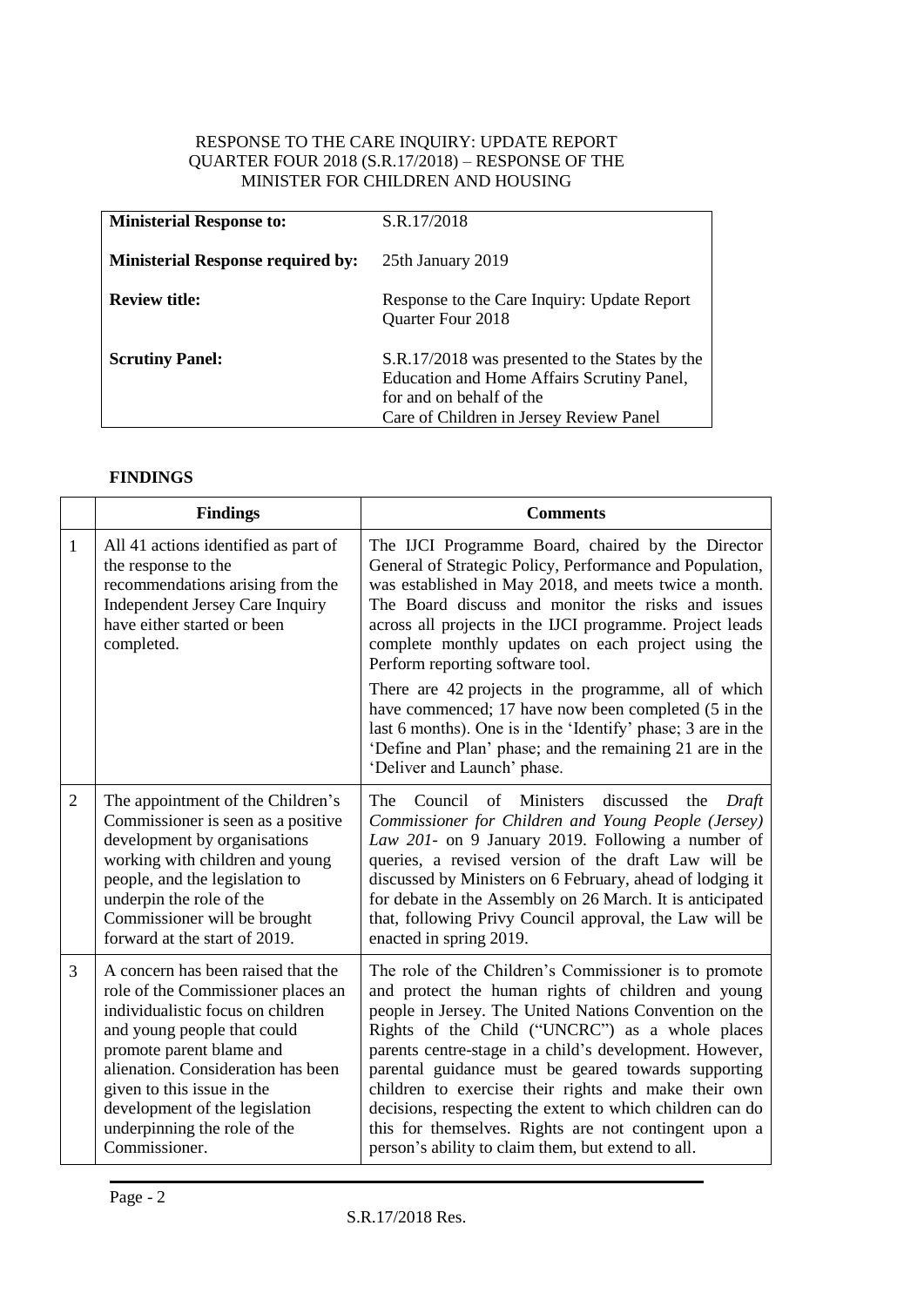|                | <b>Findings</b>                                                                                                                                                                    | <b>Comments</b>                                                                                                                                                                                                                                                                                                                                                                                                                                                                              |
|----------------|------------------------------------------------------------------------------------------------------------------------------------------------------------------------------------|----------------------------------------------------------------------------------------------------------------------------------------------------------------------------------------------------------------------------------------------------------------------------------------------------------------------------------------------------------------------------------------------------------------------------------------------------------------------------------------------|
|                |                                                                                                                                                                                    | The UNCRC is the framework which will inform the<br>work of the Children's Commissioner. Whilst the<br>UNCRC is directly focused on the rights of the child, it<br>also emphasizes a central role for parents, families and<br>caregivers as key players in realising children's rights in<br>the following ways:                                                                                                                                                                            |
|                |                                                                                                                                                                                    | Families are recognised as playing a unique and vital<br>role in the lives of children, and the preamble of the<br>Convention references that children should grow up<br>in a family environment in an atmosphere of<br>happiness, love and understanding.                                                                                                                                                                                                                                   |
|                |                                                                                                                                                                                    | A number of articles in the UNCRC acknowledge the<br>٠<br>primacy of the family in relation to children, with a<br>presumption of non-interference. For example –                                                                                                                                                                                                                                                                                                                            |
|                |                                                                                                                                                                                    | o Article 5: Respect for parental rights, duties and<br>responsibilities to provide direction and guidance<br>to their children.                                                                                                                                                                                                                                                                                                                                                             |
|                |                                                                                                                                                                                    | o Article 7: The right of children, so far as is<br>possible, to know and be cared for by their<br>parents.                                                                                                                                                                                                                                                                                                                                                                                  |
|                |                                                                                                                                                                                    | o Article 8: Preservation of identity, including the<br>right to family relations without<br>unlawful<br>interference.                                                                                                                                                                                                                                                                                                                                                                       |
|                |                                                                                                                                                                                    | The UNCRC does not take responsibility for children<br>away from their parents and give more authority to<br>Governments; however, it places explicit obligations on<br>Governments to both provide the necessary institutions,<br>services, support and facilities to families to enable them<br>to care adequately for their children; and ensure that they<br>protect the rights of families through measures that<br>support and strengthen the relationships between family<br>members. |
| $\overline{4}$ | A schools-based participation<br>strategy has been developed which<br>has engaged 58 representatives<br>across 19 schools. 27 schools wish<br>to develop a school council further. | Involvement in the student council network and relevant<br>training has been offered to all Jersey schools. Twenty-<br>seven schools (primary and secondary) have 'opted in',<br>and have sent adult representatives to receive training in<br>auditing/establishing effective student councils.                                                                                                                                                                                             |
|                |                                                                                                                                                                                    | The first meeting with student council representatives<br>(58 students in attendance) took place on 25th October.<br>The focus of the meeting offered students an overview of                                                                                                                                                                                                                                                                                                                |
|                |                                                                                                                                                                                    | the preparatory work conducted with school staff thus<br>far, and began gathering ideas to structure the future role<br>and function of the network, which is to be co-produced<br>with young people. The next network meeting is planned<br>for February 2019.                                                                                                                                                                                                                              |
|                |                                                                                                                                                                                    | A SharePoint site and dedicated e-mail accounts will be<br>created to support communication between schools and<br>to allow requests/opinions to be sought regarding future                                                                                                                                                                                                                                                                                                                  |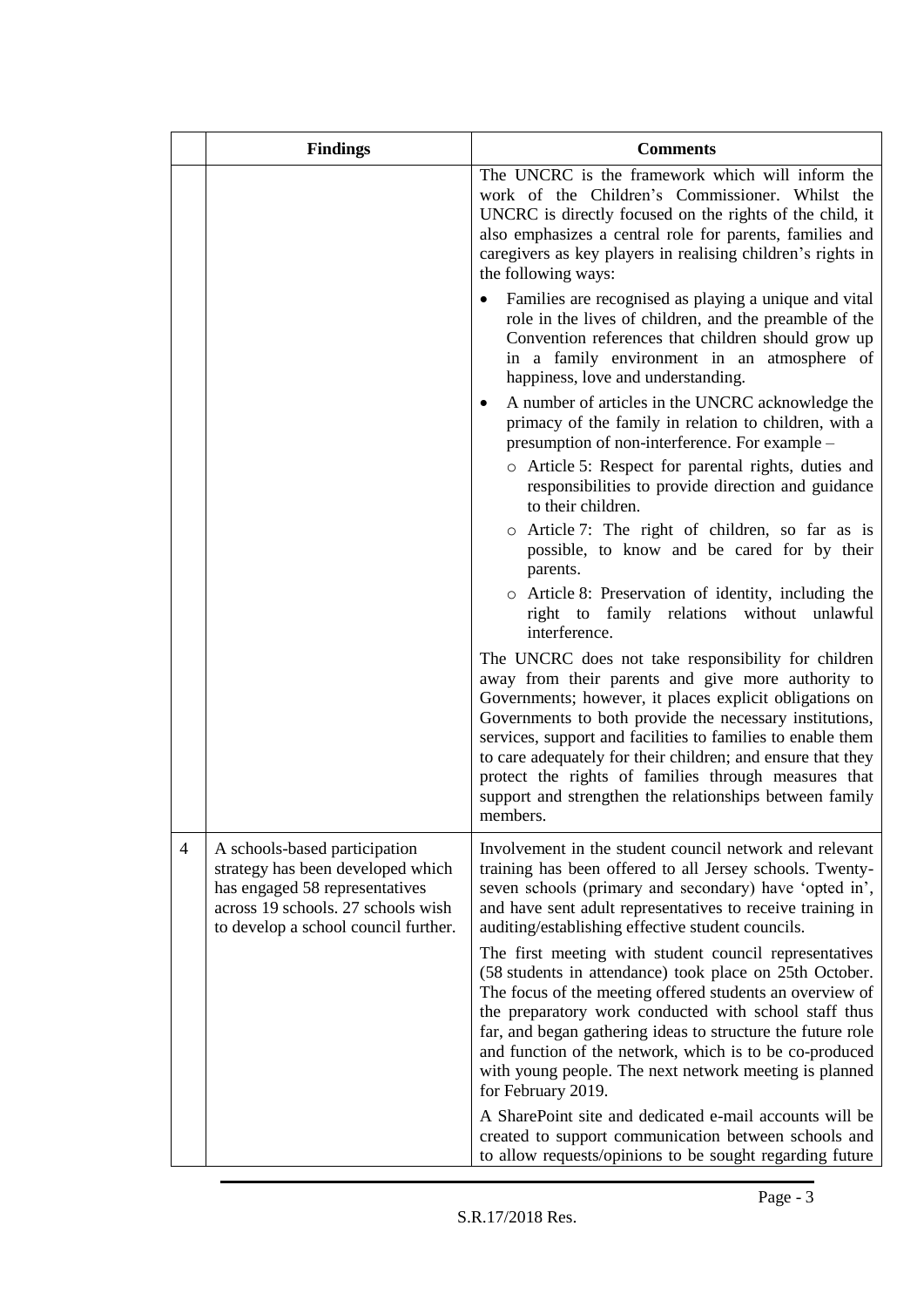|   | <b>Findings</b>                                                                                                                                                         | <b>Comments</b>                                                                                                                                                                                                                                                                                                                                                                                                                                                                                                                                                                                                                                                                                                                                                                                                                                                                                                                                                                                                                                                                                                                                                                                                                     |  |
|---|-------------------------------------------------------------------------------------------------------------------------------------------------------------------------|-------------------------------------------------------------------------------------------------------------------------------------------------------------------------------------------------------------------------------------------------------------------------------------------------------------------------------------------------------------------------------------------------------------------------------------------------------------------------------------------------------------------------------------------------------------------------------------------------------------------------------------------------------------------------------------------------------------------------------------------------------------------------------------------------------------------------------------------------------------------------------------------------------------------------------------------------------------------------------------------------------------------------------------------------------------------------------------------------------------------------------------------------------------------------------------------------------------------------------------|--|
|   |                                                                                                                                                                         | initiatives, thereby empowering students further.<br>Whilst the focus of the network remains an area to be co-<br>produced with young people, there have been discussions<br>regarding sharing ideas and initiatives between student<br>councils, and offering an opportunity for colleagues/<br>agencies to share ideas and gather views with students<br>across Jersey. Links have already been made with the<br>Children's Commissioner and Youth Connect to begin<br>exploring future connections.                                                                                                                                                                                                                                                                                                                                                                                                                                                                                                                                                                                                                                                                                                                              |  |
| 5 | A Children's Rights Officer has<br>been appointed as of November<br>2018 and will be working with<br>young people in residential care to<br>establish their priorities. | The Children's Rights Officer has been appointed on a<br>secondment basis initially, whilst recruitment to a<br>permanent post is scheduled to progress in early 2019.<br>The main focus of the Children's Rights Officer role is<br>$to -$<br>Ensure that looked after children ("LAC") and those<br>previously looked after are aware of their rights,<br>responsibilities and entitlements to current and future<br>services.<br>Empower and support LAC to express their views,<br>wishes and choices, and ensure children and young<br>people are able to remain involved in all decisions<br>which affect their lives.<br>Make and maintain contact and develop relationships<br>with looked after children on- and off-Island.<br>Support the promotion and monitoring of services for<br>LAC.<br>Undertake the investigation of specific complaints as<br>directed by the group director.<br>Promote, articulate and increase understanding of<br>$\bullet$<br>children's rights throughout children's services.<br>Ensure that children and young people have the<br>opportunity to initiate and facilitate service user-led<br>initiatives with the aim of increasing positive<br>outcomes for children and young people. |  |
| 6 | Action has been taken as a result of<br>the Ofsted inspection of Children's<br>Services, and a Children's Services<br>improvement plan has been<br>implemented.         | Services<br>Governance<br>Children's<br>around<br>the<br>Improvement Plan has been established. The second<br>phase of the improvement plan will be presented to the<br>Improvement Strategic Board at its meeting<br>on<br>14 January 2019.                                                                                                                                                                                                                                                                                                                                                                                                                                                                                                                                                                                                                                                                                                                                                                                                                                                                                                                                                                                        |  |
| 7 | The Jersey Care Commission has<br>identified 20 recommendations to<br>be considered by the States of<br>Jersey in order to improve the<br>Children's Services.          | These<br>recommendations<br>addressed<br>the<br>are<br>in<br>Improvement Plan which is overseen by a Strategic and<br>an Operational Board. A summary report detailing<br>progress against the Ofsted and Care Commission's<br>recommendations that are incorporated into the Plan, has<br>been sent to the Chair of the Care Commission. This<br>report will be updated on a quarterly basis.                                                                                                                                                                                                                                                                                                                                                                                                                                                                                                                                                                                                                                                                                                                                                                                                                                      |  |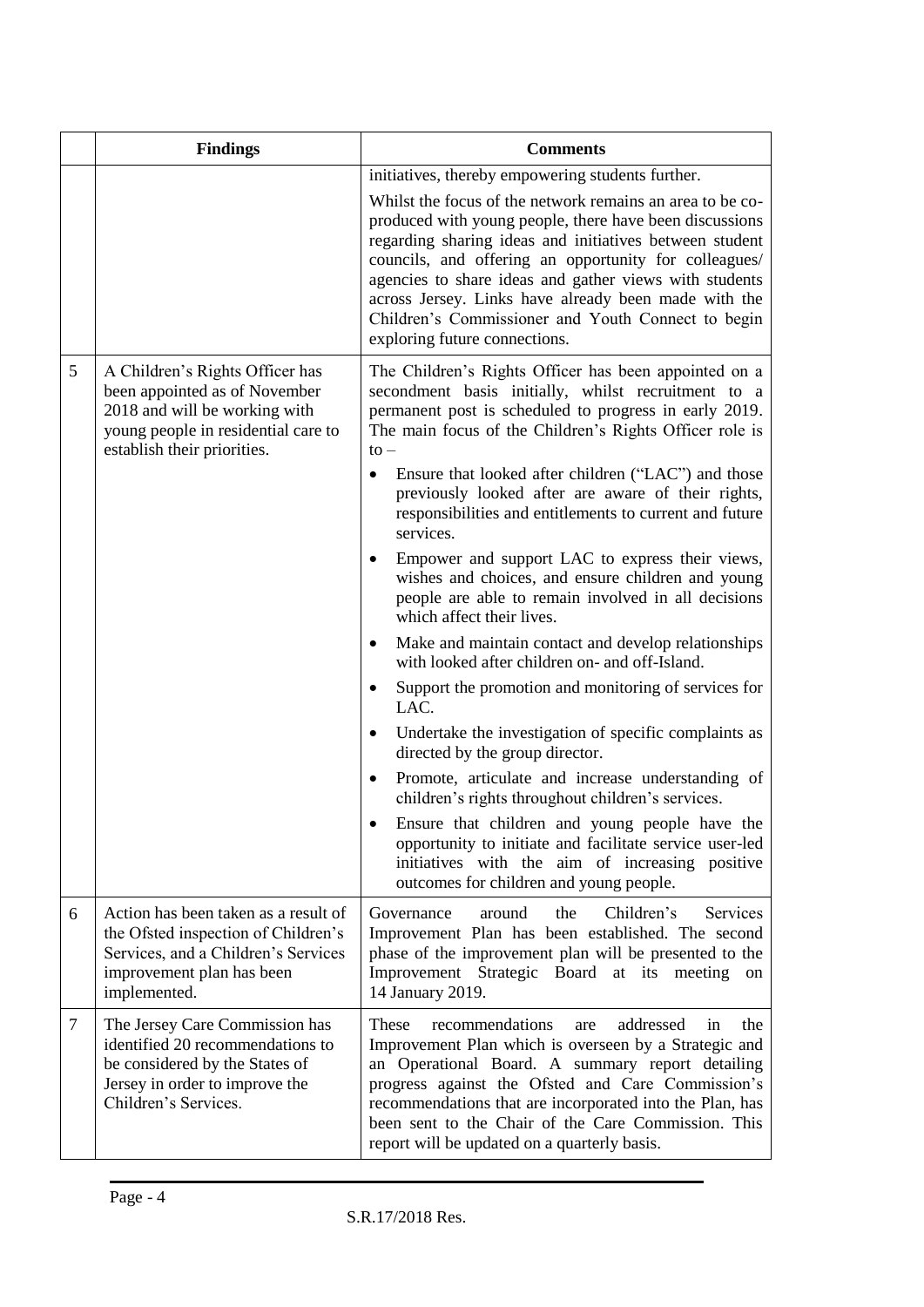|    | <b>Findings</b>                                                                                                                                                                                                        | <b>Comments</b>                                                                                                                                                                                                                                                                                                                                                                                                                                                                                                                                                                                                                                                                                                                                                                                                                                                                                           |
|----|------------------------------------------------------------------------------------------------------------------------------------------------------------------------------------------------------------------------|-----------------------------------------------------------------------------------------------------------------------------------------------------------------------------------------------------------------------------------------------------------------------------------------------------------------------------------------------------------------------------------------------------------------------------------------------------------------------------------------------------------------------------------------------------------------------------------------------------------------------------------------------------------------------------------------------------------------------------------------------------------------------------------------------------------------------------------------------------------------------------------------------------------|
| 8  | The Jersey Children First model is<br>intended to be rolled out to between<br>4,000 and 5,000 staff across<br>professionals working with<br>children. This includes both<br>statutory and charitable<br>organisations. | The Lead Officer for Jersey's Children First has been in<br>post since February 2018 and work has progressed in this<br>area. A whole workforce practice framework has been<br>developed, published and operationally viable since<br>mid-September 2018. A training programme has been<br>established with a view to ensuring the wider children's<br>workforce feel both confident and competent in working<br>to the framework. This programme includes service<br>providers both from the States of Jersey and the<br>voluntary and community sector.                                                                                                                                                                                                                                                                                                                                                 |
| 9  | 50% of frontline social work staff<br>are employed in permanent posts,<br>with the other 50% recruited from<br>social work agencies as locums.                                                                         | A social work recruitment campaign is currently being<br>prepared for launch in January 2019. This will seek to<br>recruit social work staff at all levels. A recruitment and<br>retention strategy has been completed and is now in the<br>process of being costed, and an action plan will be<br>produced in order for the strategy to be delivered.                                                                                                                                                                                                                                                                                                                                                                                                                                                                                                                                                    |
| 10 | 20 staff from across Children's<br>Services have been engaged in an<br>accredited systemic social work<br>practice course in the United<br>Kingdom.                                                                    | The first training cohorts run from May 2018 to February<br>2019, with 3 different levels of training for Practitioners,<br>Supervision and Senior Leaders. Staff have been very<br>positive<br>learning<br>about<br>the<br>and<br>development<br>opportunities and the potential impact on practice and<br>service delivery.<br>In addition to the above, the service has commissioned<br>the Social Care Institute for Excellence ("SCIE") as a<br>learning and development partner working with the<br>service over a 3-year period. The work will be organised<br>in 3 phases: Recovery, Transition and Continuous<br>Improvement, supporting improvement across 4 areas of<br>workforce: development; practice framework; quality<br>assurance and audit; and coaching and mentoring. Staff<br>will be actively involved in contributing to agreeing the<br>priorities and programme implementation. |
| 11 | An independent review of fostering<br>services has been commissioned<br>and an action plan is being<br>developed to bring forward the<br>recommendations.                                                              | The fostering review has been completed. An action plan<br>is being developed in response. This is due for<br>publication due in early 2019. The action plan is grouped<br>into themes and progress is underway. There are areas<br>consideration<br>with<br>financial<br>and<br>for<br>resource<br>implications. The report will inform the broader<br>sufficiency strategy for looked after children in Jersey. A<br>briefing for States Members will be held to share details<br>of the review.                                                                                                                                                                                                                                                                                                                                                                                                        |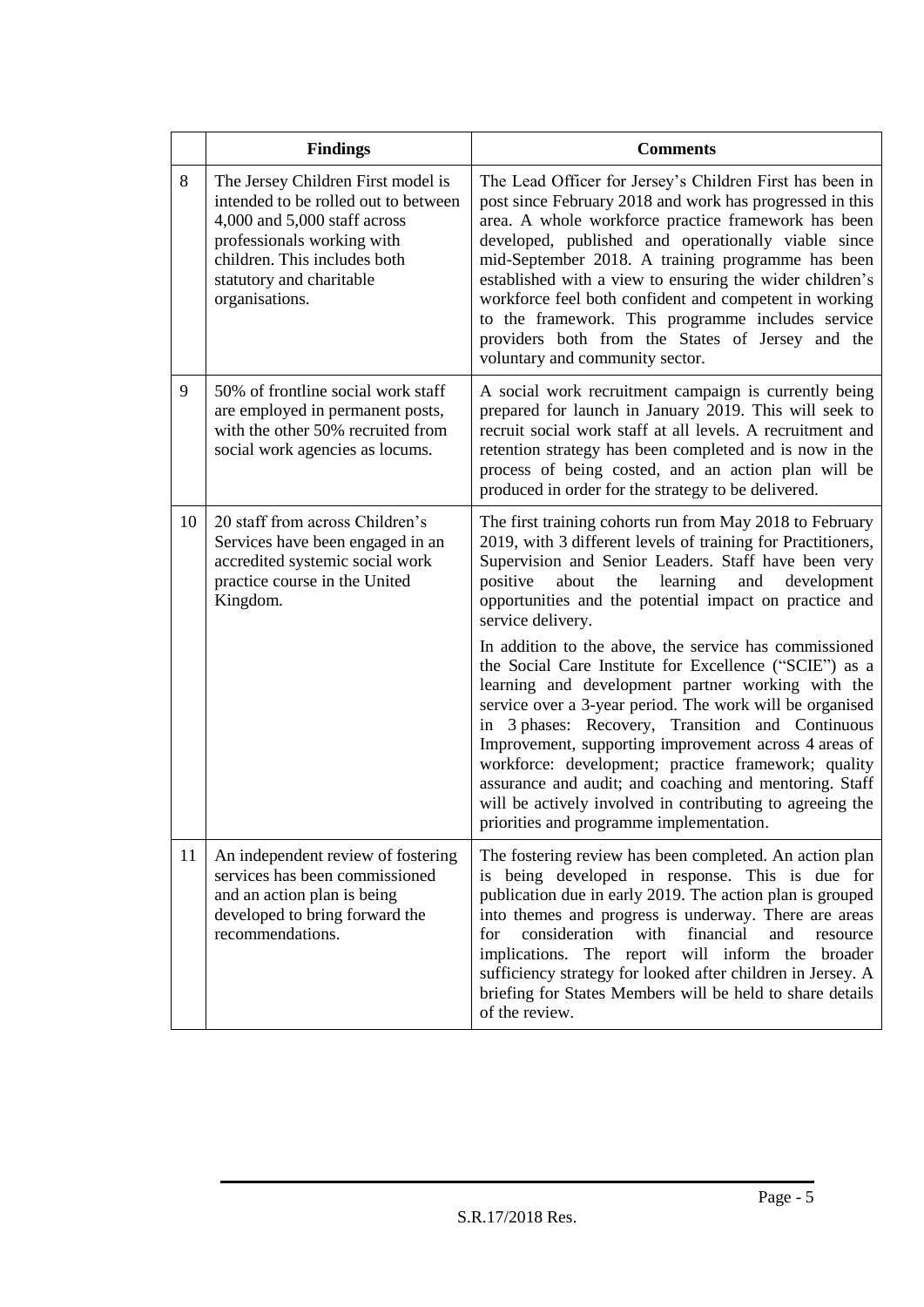|    | <b>Findings</b>                                                                                                                                                                                                                                                                                                             | <b>Comments</b>                                                                                                                                                                                                                                                                                                                                                                                                                                                                                                   |
|----|-----------------------------------------------------------------------------------------------------------------------------------------------------------------------------------------------------------------------------------------------------------------------------------------------------------------------------|-------------------------------------------------------------------------------------------------------------------------------------------------------------------------------------------------------------------------------------------------------------------------------------------------------------------------------------------------------------------------------------------------------------------------------------------------------------------------------------------------------------------|
| 12 | It is welcomed that the Children and<br>Young People's plan was developed<br>in collaboration with children,<br>parents, professionals working with<br>children and decision-makers in the<br>States of Jersey.                                                                                                             | The Children's Plan was endorsed by the Council of<br>Ministers in November 2018. The Children's Strategic<br>Partnership Board Terms of Reference and membership<br>has been agreed, with the first meeting scheduled for<br>early February 2019. This Board will have oversight of<br>the delivery of the Children's Plan and performance<br>monitoring. Further engagement with children, regarding<br>the Plan's final design and presentation, will take place<br>in January before publication in February. |
| 13 | The Minister for Children and<br>Housing has given a commitment<br>that the vision set out in the revised<br>children's plan will need to be<br>funded properly within both the<br>current MTFP and the next<br>Government Plan.                                                                                            | Funding will be addressed through the Government Plan<br>which will be progressed during 2019 (this is due to be<br>lodged in July for debate in October 2019). The<br>Government Plan will be informed by the commitments<br>set out in the Common Strategic Policy, which are<br>consistent with the Children's Plan's outcomes and<br>priorities.                                                                                                                                                              |
| 14 | 42 States Members and 11 Senior<br>Leaders from across the States of<br>Jersey have signed up to the Pledge<br>for Children and Young People.                                                                                                                                                                               | The Children's Pledge is symbolic of the public<br>commitment by States Members and senior public<br>servants to put children first.                                                                                                                                                                                                                                                                                                                                                                              |
| 15 | Discussions with States Members<br>who have yet to sign up to the<br>pledge are ongoing in order to<br>understand their concerns and,<br>where possible, address them.                                                                                                                                                      | The Minister for Children and Housing will continue to<br>engage with States Members who have not as yet signed<br>the pledge.                                                                                                                                                                                                                                                                                                                                                                                    |
| 16 | The funding available for the<br>response to the Independent Jersey<br>Care Inquiry is set under the current<br>MTFP until the end of 2019. A<br>Government Plan for $2019 - 2023$<br>will be developed during 2019<br>where funding for the response will<br>be allocated. The level of this<br>funding is as yet unknown. | The funding allocated in the current MTFP has enabled<br>key pieces of work to be progressed. In those Care<br>Inquiry response projects which will become business as<br>usual, officers will need to ensure that resources are<br>identified and allocated as part of the Government Plan<br>for $2020 - 2023$ for continued implementation.                                                                                                                                                                    |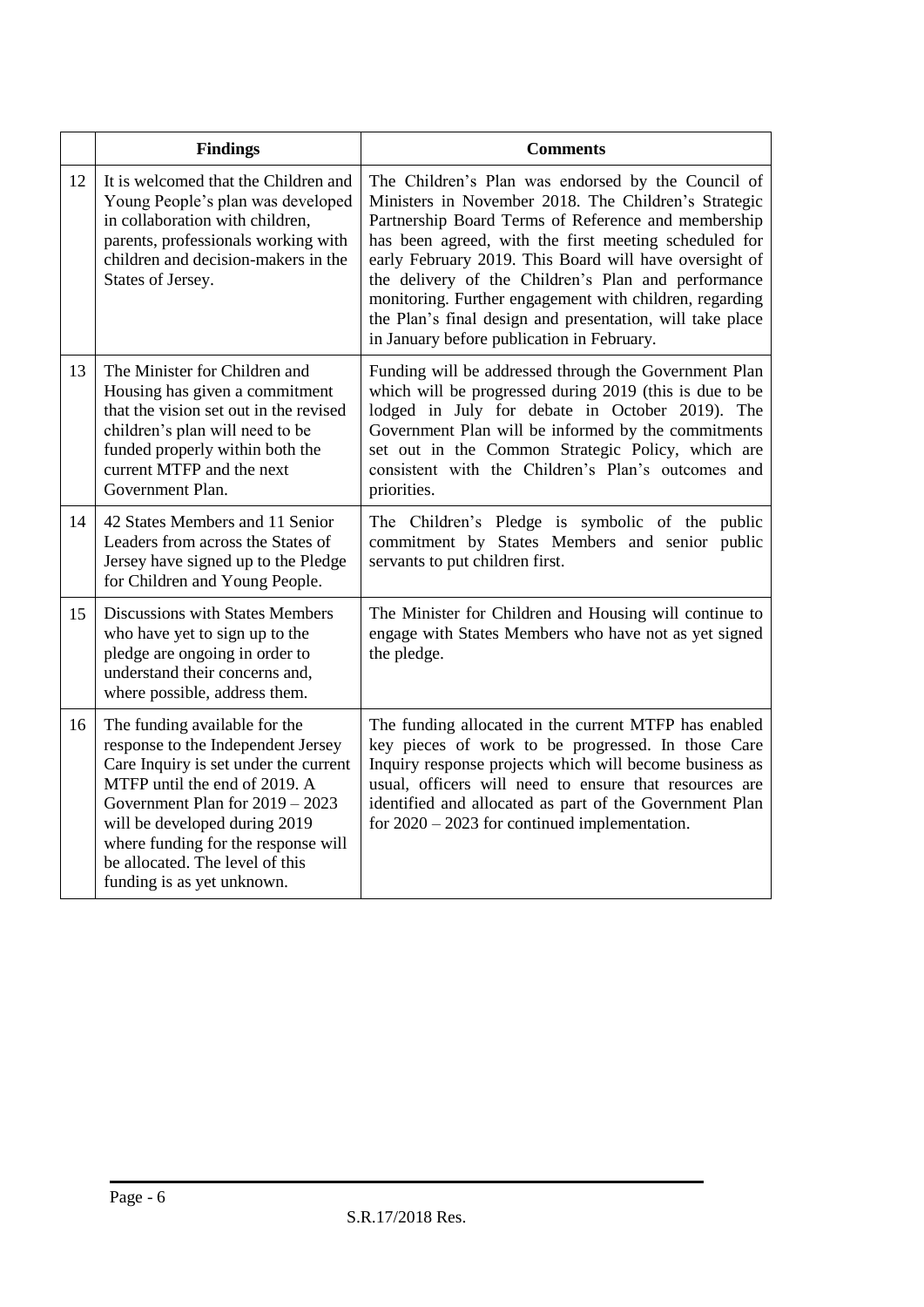#### **RECOMMENDATIONS**

|   | <b>Recommendations</b>                                                                                                                                                                                                                                      | Tо                                | Accept/<br>Reject | <b>Comments</b>                                                                                                                                                                                                                                                                                                                                                                                                                                                                                                                                                                                                                                                                                                                                              | <b>Target</b><br>date of<br>action/<br>completion |
|---|-------------------------------------------------------------------------------------------------------------------------------------------------------------------------------------------------------------------------------------------------------------|-----------------------------------|-------------------|--------------------------------------------------------------------------------------------------------------------------------------------------------------------------------------------------------------------------------------------------------------------------------------------------------------------------------------------------------------------------------------------------------------------------------------------------------------------------------------------------------------------------------------------------------------------------------------------------------------------------------------------------------------------------------------------------------------------------------------------------------------|---------------------------------------------------|
| 1 | The Minister for<br>Children and Housing<br>should establish a<br>mission statement for<br>the network of school<br>councils that gives<br>specific reference to<br>how it will be truly<br>representative of<br>children and young<br>people.              | Minister for Children and Housing | Accept            | The<br>project<br>proposal<br>initially<br>submitted to all Jersey schools to<br>the introduction of the<br>promote<br>Student Council network states a<br>vision and underlying key principles.<br>These are currently forged by adults, in<br>the absence of children and young<br>people's voice and participation.<br>It is hoped that the initial meetings of<br>the student council network can begin<br>by establishing a co-produced mission<br>statement, utilising the vision and<br>principles above as a platform for<br>further discussion.                                                                                                                                                                                                     | End of<br>April<br>2019                           |
| 2 | The Minister for<br>Children and Housing<br>should ensure that the<br>role of the Children's<br>Rights Officer is<br>evaluated as it<br>progresses, with<br>significant input and<br>feedback from children<br>and young people about<br>its effectiveness. | Minister for Children and Housing | Accept            | Currently the Children's Rights Officer<br>("CRO") has developed a work plan<br>for the next 6 months with a priority to<br>make and maintain relationships with<br>looked after children ("LAC"). These<br>relationships will play a part in<br>determining the officer's priorities.<br>The CRO is developing a set of<br>standards for their work; performance<br>against<br>will<br>measured<br>these<br>be<br>standards. The officer is receiving<br>frequent supervision as they establish<br>this new role. Most importantly, it is<br>planned that that children and young<br>people will have the opportunity to<br>evaluate their experience<br>of<br>the<br>Children's Rights Officer<br>and<br>be<br>involved in the development of the<br>role. | May/<br>June<br>2019                              |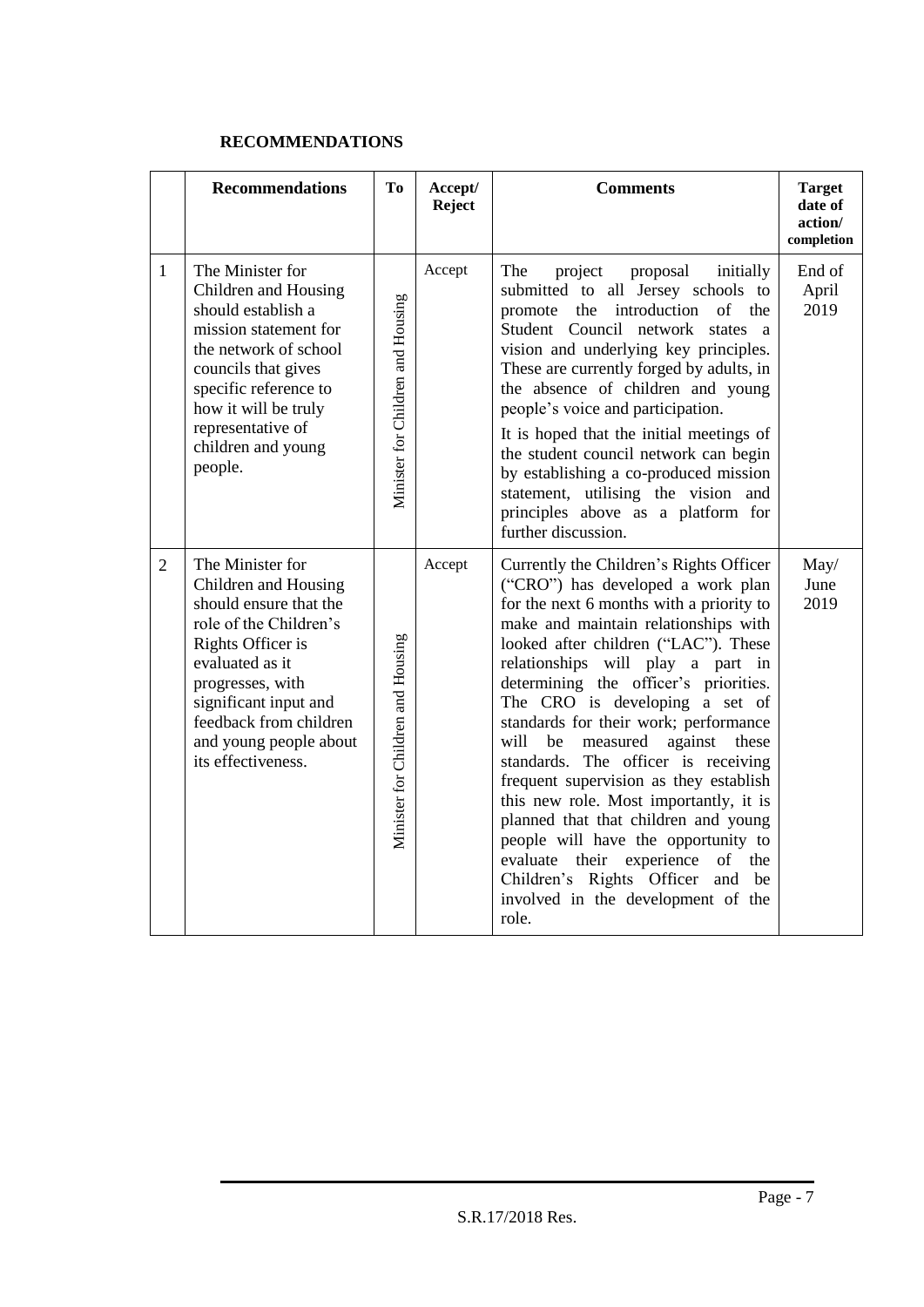|   | <b>Recommendations</b>                                                                                                                                                                                                                                                                                                     | To                                | Accept/<br><b>Reject</b> | <b>Comments</b>                                                                                                                                                                                                                                                                                                                                                                                                                                                                                                                                                                                                                                                                                                        | <b>Target</b><br>date of<br>action/<br>completion |
|---|----------------------------------------------------------------------------------------------------------------------------------------------------------------------------------------------------------------------------------------------------------------------------------------------------------------------------|-----------------------------------|--------------------------|------------------------------------------------------------------------------------------------------------------------------------------------------------------------------------------------------------------------------------------------------------------------------------------------------------------------------------------------------------------------------------------------------------------------------------------------------------------------------------------------------------------------------------------------------------------------------------------------------------------------------------------------------------------------------------------------------------------------|---------------------------------------------------|
| 3 | The Minister for<br>Children and Housing<br>should publish quarterly<br>updates on the progress<br>being made by the<br>Children's Services<br>Improvement Plan.                                                                                                                                                           | Minister for Children and Housing | Accept                   | Following the establishment of the<br>Strategic<br>Children's<br>Improvement<br>Board in October 2018, it is the plan to<br>publish quarterly updates on progress<br>against the actions and outcomes set<br>Children's<br>in<br>the<br>Services<br>out<br>Improvement Plan, as well as updating<br>the Public on how the Pledge is being<br>fulfilled, and what is being done to<br>deliver on the recommendations made<br>in the Care Commission's report<br>"Making<br>Difference;<br>Driving<br>A<br>Improvement". The format is under<br>development and will complement the<br>approach to the public-facing reporting<br>on the implementation of the findings<br>of<br>the Independent Jersey Care<br>Inquiry. | Ongoing<br>quarterly                              |
| 4 | The Children's Service<br>should ensure that<br>quarterly reviews are<br>undertaken to assess the<br>impact of the Jersey<br>First Model during 2019<br>and 2020. The purpose<br>of these reviews should<br>establish professional<br>understanding of the<br>model and seek to<br>address any concerns<br>that may arise. | Minister for Children and Housing | Reject                   | The difference made by implementing<br>the Jersey's Children First practice<br>framework<br>will<br>ultimately<br>be<br>improvements<br>understood<br>by<br>in<br>outcomes for children. These could be<br>measured by reviewing a range of<br>performance<br>information<br>across<br>services<br>that<br>support<br>children<br>(e.g. timeliness<br>of decision-making;<br>access to the 'right' service; and<br>impact), as well as asking children and<br>families<br>tell<br>about<br>to<br><b>us</b><br>their<br>experiences; what worked well and<br>what could be better.                                                                                                                                      | N/A                                               |
| 5 | The Children's Services<br>should ensure that a<br>varied and engaging<br>programme of continued<br>professional<br>development is<br>established and<br>maintained for all<br>frontline social work<br>staff and their<br>supervisors by<br>June 2019.                                                                    | Minister for Children and Housing | Accept                   | Social<br>Institute<br>The<br>Care<br>for<br>Excellence ("SCIE") has now been<br>commissioned as a<br>learning<br>and<br>development partner, and will work<br>with the service over the next 3 years.<br>Staff will be actively involved in<br>contributing to agreeing the priorities<br>and programme implementation.                                                                                                                                                                                                                                                                                                                                                                                               | To be<br>established<br>by Q1 2019                |